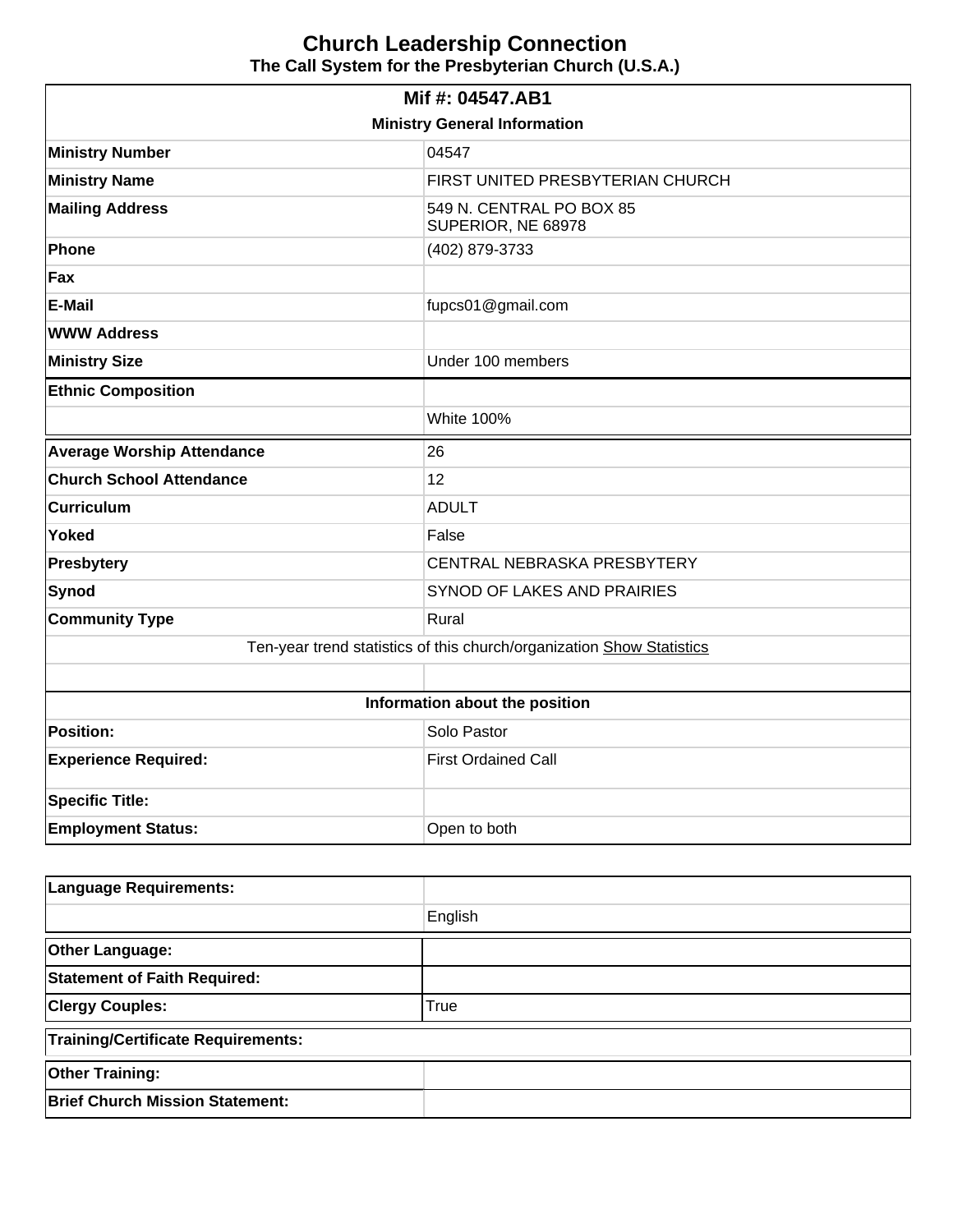# **Church Leadership Connection The Call System for the Presbyterian Church (U.S.A.)**

We are a light in the city reflecting the inclusive love of God. Comforted and challenged by the Gospel of Christ, we strive to be a welcoming, serving community. At the intersection of faith and life, we share God's grace through worship, preaching, education, and ministries of healing, reconciliation, and justice. We affirm the worth of all and nurture each individual's spiritual pilgrimage. Inspired by our heritage, we confront our future with hope and confidence in God's purpose.

### **What is the congregation's or organization's vision for ministry:**

We would like to teach the Bible as well as show it, to reach out to people and to brighten their day. To be able to reach people in an informal setting as well as in the church. We would like to reach out to those who have left and are unchurched. As a congregation, we support and are involved in many community organizations such as the Elks, Ambassadors of Kindness, Chamber of Commerce, the school system, Food Pantry, the local Ministerial Association to name a few. We would like to use Social Media more to reach out to our congregation and community. We would like a discussion and plan to grow in membership, activities and visitation of shut-ins; ways to include children in the growth; guiding us in take a more active role in meeting the needs of our community. We would like to blend a contemporary service and new music with a more traditional service with a pipe organ and old and familiar hymns

**How do you feel called to reach out to address the emerging needs of your community or constituency:** 

Our Congregation has a tradition of getting gifts for a needy family every Christmas such as toys for the kids, clothes, and food for the family. We have had a great success story with at least one of our "Christmas families". A single mom has gone on to become a Nurse Practitioner. What a great feeling to have helped someone achieve their dreams. Now she is positioned to pay help others. We give regularly to the local Food Pantry; annually we hold a Hamburger feed to raise money for Mission. We would like to develop an educational program for our youth as well as our adults. God put us on earth to help each other

### **How will this position help you to reach your vision and mission goals:**

1. We want to be able go out in community, creating excitement in getting people to want to be a part of our church. We have got to out before anyone wants to come in. The position will help us by giving us a focal person that people can associate with our church. We are all associated with the church, but this position will be more visible.

**Provide a description of the characteristics needed by the person who is open to being called to this congregation and or organization:**

We are looking for a communicator, written and vocally, someone who is able to talk to anyone of any age; someone who is energetic; a teacher; an organizer; willing to delegate; have a heart for mission. We are in search of someone versed in or willing to use social media. We are also looking for someone to delegate tasks. We do not expect them to do everything.

#### **What specific tasks, assignments, and program areas will this person have responsibility?**

We would like someone who will preach the Word of God during the Sunday morning service and to help quide and lovingly push for more involvement with a Bible study. We would like to have someone who is comfortable using social media. Organize missions. Preach the Word on Sundays and other gatherings. He/She would make visitations to shut-ins, Hospitals, have a presence in the community and schools using social media as well as face-to-face. We do not expect them to do all the administration but merely supply input to the administration process. We would like him/her to fill our pews with young and older adults to hear and know the message of hope, forgiveness, redemption and will welcome and share the message of the Resurrection.

#### **Optional Links:**

[https://cityofsuperior.org;](https://cityofsuperior.org/) [https://www.facebook.com/chamberofcommercesuperiornebraska;](https://www.facebook.com/chamberofcommercesuperiornebraska) <https://www.facebook.com/Ambassadors-of-Kindness-112011160240264/>

| Leadership Competencies:         |
|----------------------------------|
| Compassionate                    |
| Preaching and Worship Leadership |
| Teacher                          |
| Communicator                     |
| Advisor                          |
| <b>Externally Aware</b>          |
| Entrepreneurial                  |
| Collaboration                    |